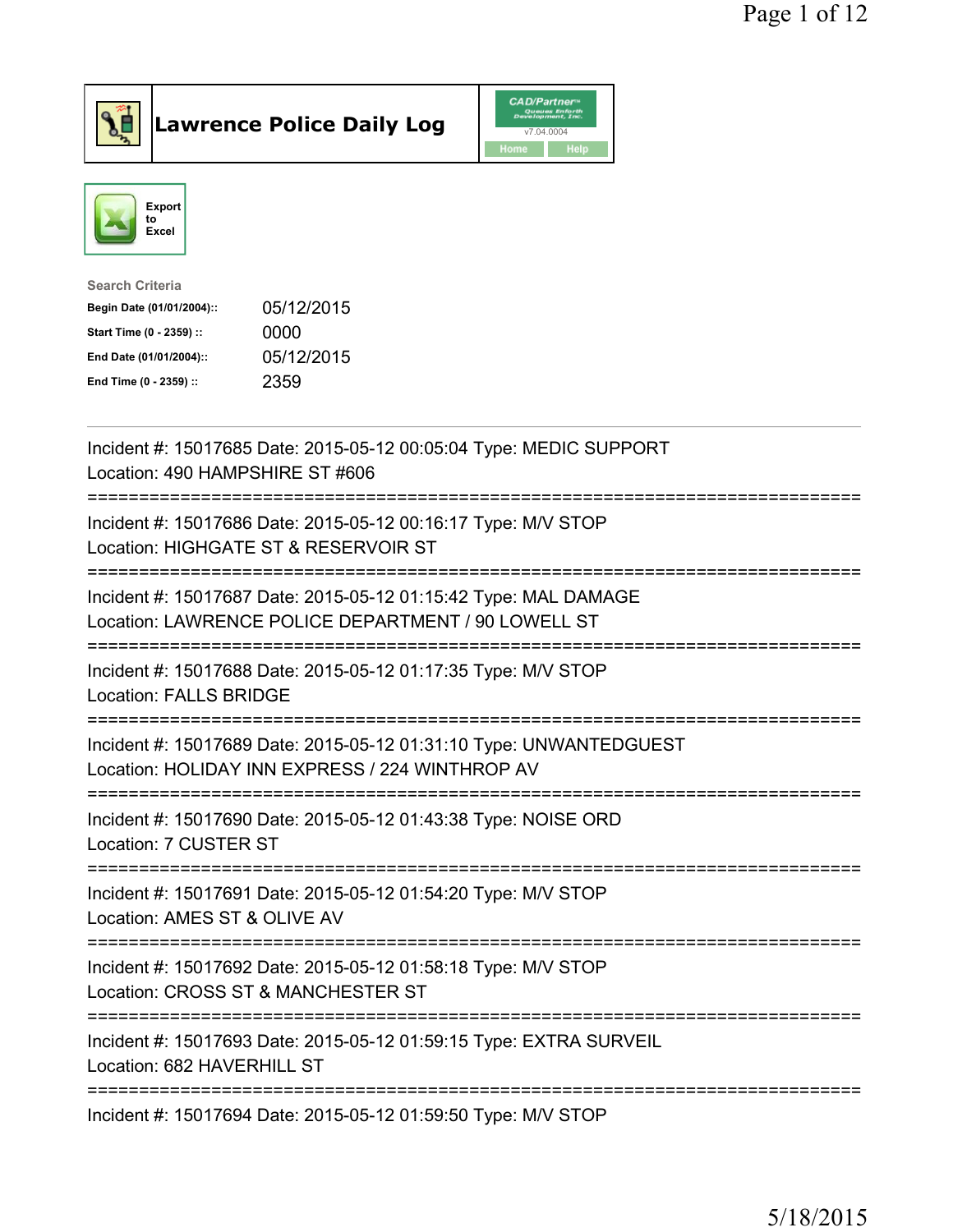| Location: BROADWAY & LOWELL ST                                                                                                     |
|------------------------------------------------------------------------------------------------------------------------------------|
| Incident #: 15017695 Date: 2015-05-12 02:05:44 Type: M/V STOP<br>Location: BROADWAY & PARK ST                                      |
| Incident #: 15017696 Date: 2015-05-12 02:06:34 Type: M/V STOP<br>Location: BROADWAY & PARK ST                                      |
| Incident #: 15017697 Date: 2015-05-12 02:11:03 Type: M/V STOP<br>Location: CANAL ST & MARSTON ST<br>===========================    |
| Incident #: 15017698 Date: 2015-05-12 02:12:26 Type: M/V STOP<br>Location: CRESCENT ST & HAVERHILL ST                              |
| Incident #: 15017699 Date: 2015-05-12 02:19:44 Type: M/V STOP<br>Location: BROADWAY & PARK ST                                      |
| Incident #: 15017700 Date: 2015-05-12 02:20:43 Type: M/V STOP<br>Location: CANAL ST & UNION ST<br>---------------------            |
| Incident #: 15017701 Date: 2015-05-12 02:23:29 Type: M/V STOP<br>Location: BAILEY ST & FOSTER ST<br>==========================     |
| Incident #: 15017702 Date: 2015-05-12 02:29:23 Type: M/V STOP<br>Location: ESSEX ST & MARGIN ST                                    |
| Incident #: 15017703 Date: 2015-05-12 02:48:09 Type: M/V STOP<br>Location: 700 ESSEX ST                                            |
| Incident #: 15017704 Date: 2015-05-12 02:50:33 Type: M/V STOP<br>Location: BROADWAY & LOWELL ST                                    |
| ===============================<br>Incident #: 15017705 Date: 2015-05-12 02:51:50 Type: M/V STOP<br>Location: BROADWAY & LOWELL ST |
| =========================<br>Incident #: 15017706 Date: 2015-05-12 02:59:30 Type: M/V STOP<br>Location: LAWRENCE ST & STEARNS AV   |
| ===================================<br>Incident #: 15017707 Date: 2015-05-12 03:56:41 Type: B&E/MV/PAST<br>Location: 139 SALEM ST  |
| Incident #: 15017708 Date: 2015-05-12 04:48:20 Type: FIRE<br>Location: 14 WILLOUGHBY ST                                            |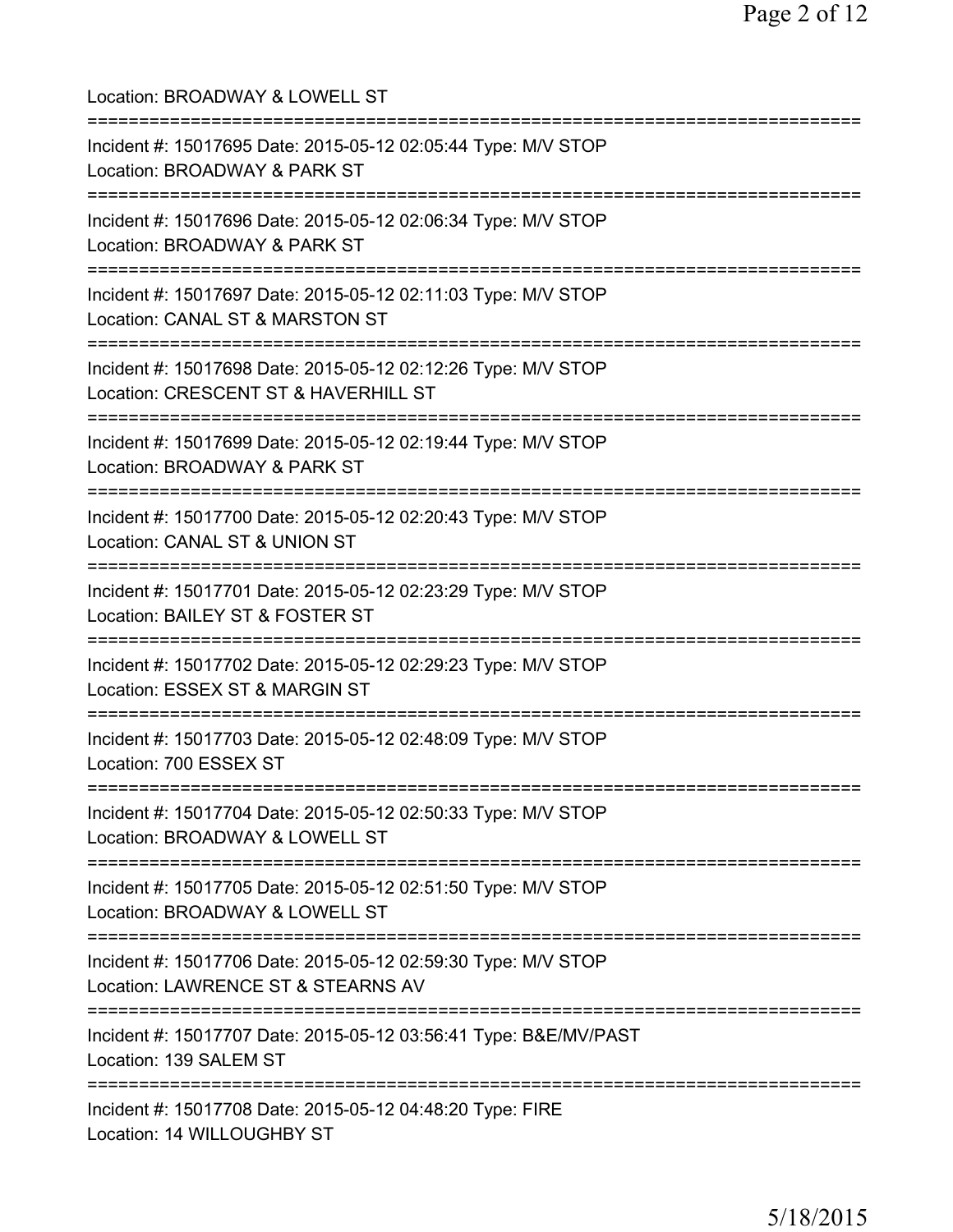| Incident #: 15017709 Date: 2015-05-12 06:50:34 Type: ALARMS<br>Location: 590 ESSEX ST                                                  |
|----------------------------------------------------------------------------------------------------------------------------------------|
| Incident #: 15017710 Date: 2015-05-12 07:05:31 Type: M/V STOP<br>Location: BROADWAY & HAVERHILL ST                                     |
| Incident #: 15017711 Date: 2015-05-12 07:15:38 Type: ALARMS<br>Location: 65 GLENN ST                                                   |
| Incident #: 15017712 Date: 2015-05-12 07:21:52 Type: PARK & WALK<br><b>Location: BROADWAY</b>                                          |
| Incident #: 15017713 Date: 2015-05-12 07:25:10 Type: AUTO ACC/UNK PI<br>Location: LAWRENCE ST & PARK ST                                |
| Incident #: 15017714 Date: 2015-05-12 07:35:17 Type: AUTO ACC/NO PI<br>Location: 500 MERRIMACK ST                                      |
| Incident #: 15017715 Date: 2015-05-12 07:57:50 Type: LOCKOUT<br><b>Location: 11 SUMMER ST</b>                                          |
| Incident #: 15017716 Date: 2015-05-12 08:15:58 Type: DOMESTIC/PROG<br>Location: 169 LAWRENCE ST FL 1                                   |
| Incident #: 15017717 Date: 2015-05-12 08:26:47 Type: WIRE DOWN<br>Location: 473 ANDOVER ST                                             |
| Incident #: 15017718 Date: 2015-05-12 08:44:49 Type: M/V STOP<br>Location: CANAL ST & UNION ST                                         |
| Incident #: 15017719 Date: 2015-05-12 08:45:18 Type: M/V STOP<br>Location: MERRIMACK ST & PARKER ST<br>=============================== |
| Incident #: 15017720 Date: 2015-05-12 08:47:22 Type: M/V STOP<br>Location: APPLETON ST & METHUEN ST                                    |
| Incident #: 15017721 Date: 2015-05-12 09:05:57 Type: 911 HANG UP<br>Location: 198 AMESBURY ST FL 1                                     |
| Incident #: 15017722 Date: 2015-05-12 09:15:36 Type: SHOPLIFTING<br>Location: WALGREENS / 220 S BROADWAY                               |
|                                                                                                                                        |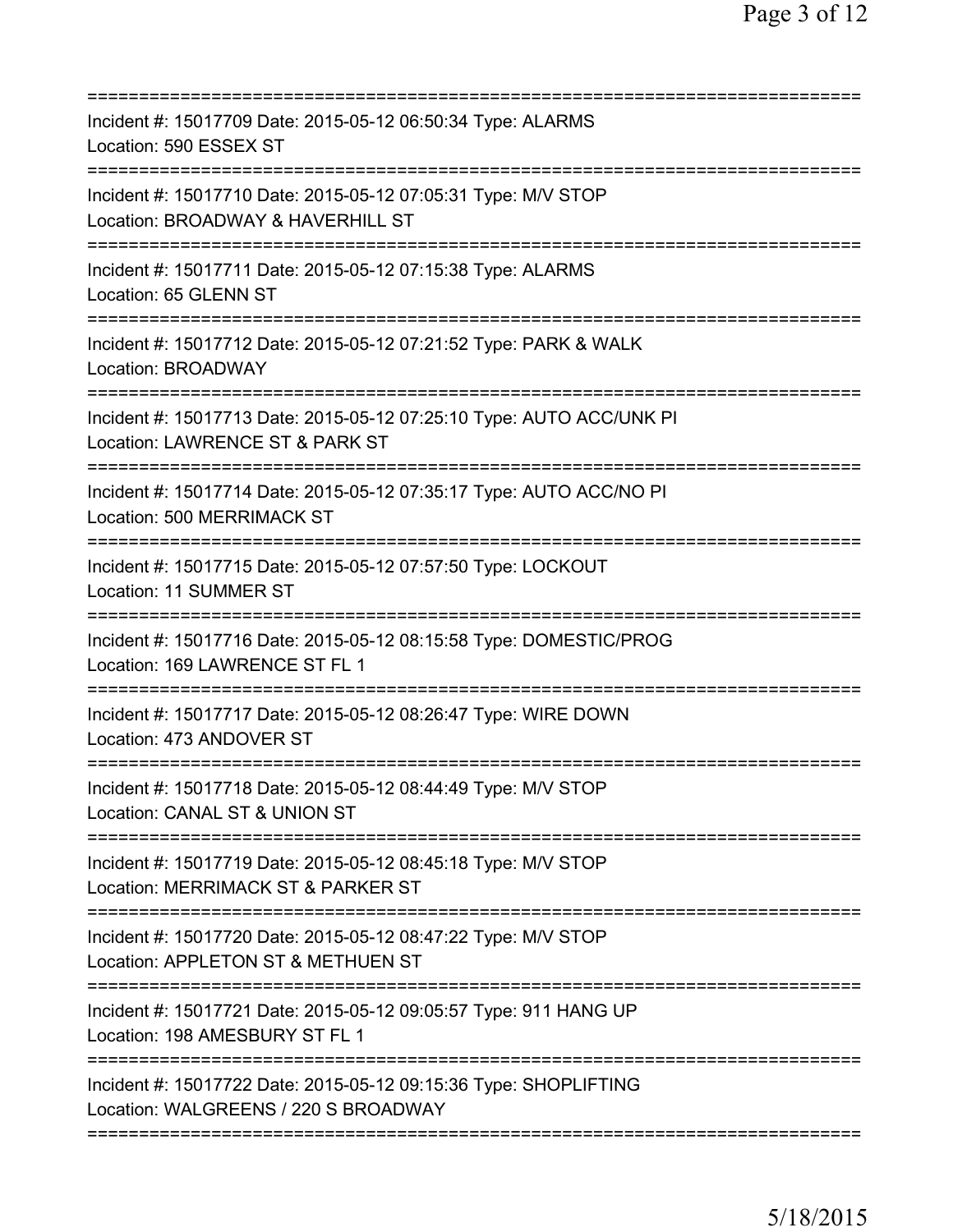| Incident #: 15017723 Date: 2015-05-12 09:29:02 Type: PARK & WALK<br>Location: BROADWAY #BRA                                                     |
|-------------------------------------------------------------------------------------------------------------------------------------------------|
| ====================<br>:========================<br>Incident #: 15017724 Date: 2015-05-12 09:35:00 Type: M/V STOP<br>Location: 141 AMESBURY ST |
| Incident #: 15017725 Date: 2015-05-12 09:54:24 Type: SPECIAL CHECK<br>Location: 400 ANDOVER ST                                                  |
| Incident #: 15017726 Date: 2015-05-12 09:58:30 Type: SPECIAL CHECK<br>Location: 53 BEACON ST                                                    |
| Incident #: 15017727 Date: 2015-05-12 10:00:35 Type: FRAUD<br>Location: 383 LOWELL ST                                                           |
| Incident #: 15017728 Date: 2015-05-12 10:09:09 Type: SPECIAL CHECK<br>Location: 71 BROOKFIELD ST                                                |
| Incident #: 15017729 Date: 2015-05-12 10:12:10 Type: TOW OF M/V<br>Location: SANTANDER BANK / ESSEX ST                                          |
| Incident #: 15017730 Date: 2015-05-12 10:25:44 Type: STOLEN PROP<br>Location: 67 WINTHROP AV                                                    |
| Incident #: 15017731 Date: 2015-05-12 10:30:20 Type: UNKNOWN PROB<br>Location: BURGER KING / 187 BROADWAY                                       |
| ==============================<br>Incident #: 15017732 Date: 2015-05-12 10:31:56 Type: SPECIAL CHECK<br>Location: 51 STEARNS AV                 |
| Incident #: 15017733 Date: 2015-05-12 10:36:24 Type: GENERAL SERV<br>Location: 24 CHELMSFORD ST                                                 |
| Incident #: 15017734 Date: 2015-05-12 10:37:09 Type: MAL DAMAGE<br>Location: 85 BERKELEY ST                                                     |
| Incident #: 15017735 Date: 2015-05-12 10:42:10 Type: SPECIAL CHECK<br>Location: 148 EXCHANGE ST                                                 |
| Incident #: 15017736 Date: 2015-05-12 10:55:18 Type: SPECIAL CHECK<br>Location: 31 POPLAR ST                                                    |
| Incident #: 15017737 Date: 2015-05-12 10:56:14 Type: PARK & WALK                                                                                |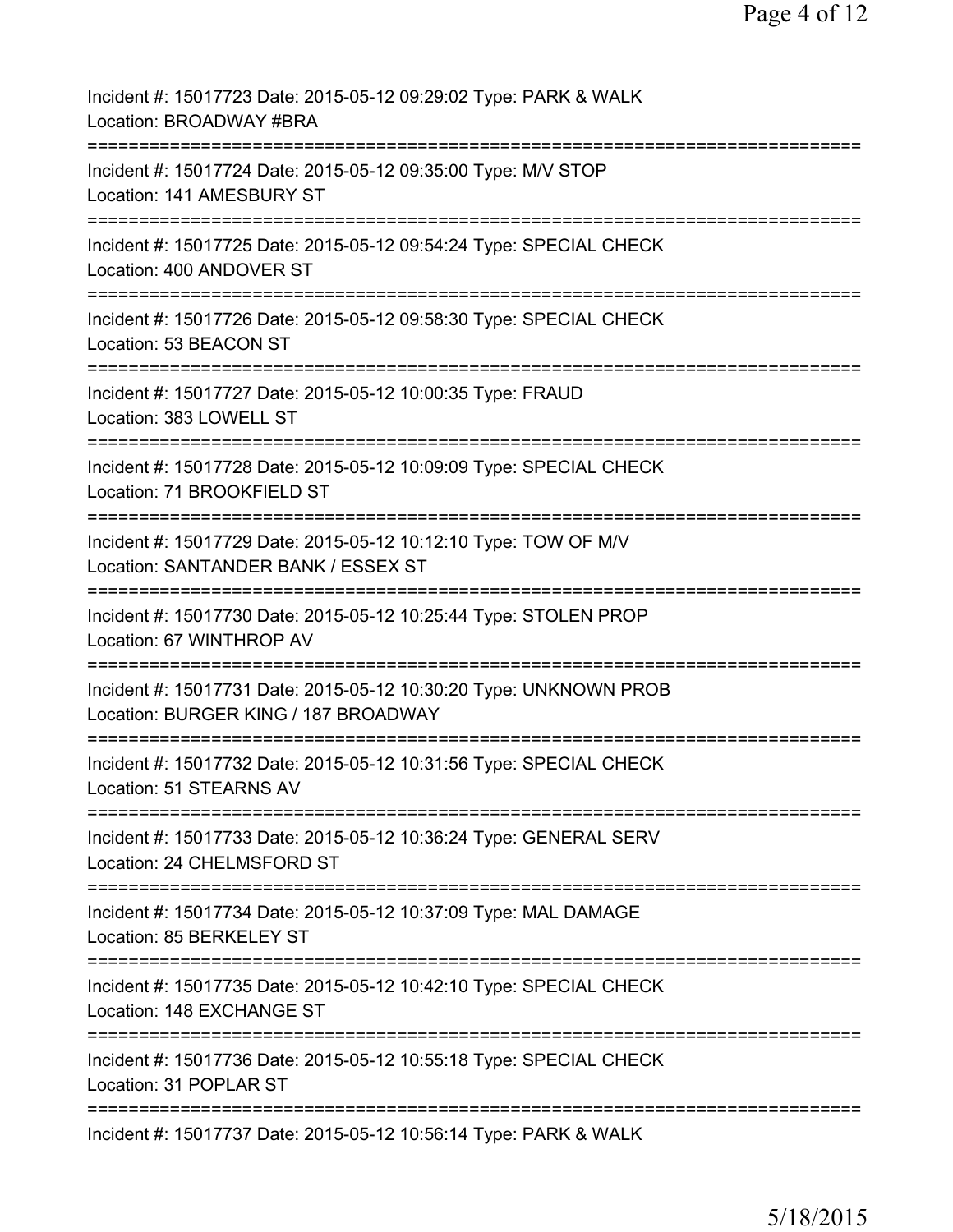| Location: KID START INC. / 444 CANAL ST<br>===========================                                                                      |
|---------------------------------------------------------------------------------------------------------------------------------------------|
| Incident #: 15017738 Date: 2015-05-12 10:58:23 Type: MV/BLOCKING<br>Location: 110 PROSPECT ST                                               |
| Incident #: 15017739 Date: 2015-05-12 11:01:01 Type: THREATS<br>Location: ARLINGTON SCHOOL / 150 ARLINGTON ST                               |
| Incident #: 15017740 Date: 2015-05-12 11:02:21 Type: SPECIAL CHECK<br>Location: 19 EXCHANGE ST<br>=================================         |
| Incident #: 15017741 Date: 2015-05-12 11:07:26 Type: LOST PROPERTY<br>Location: 48 COOLIDGE ST FL 1                                         |
| ===============================<br>Incident #: 15017742 Date: 2015-05-12 11:18:04 Type: SHOPLIFTING<br>Location: MARSHALLS / 73 WINTHROP AV |
| Incident #: 15017743 Date: 2015-05-12 11:24:05 Type: SPECIAL CHECK<br>Location: 60 KENDALL ST                                               |
| Incident #: 15017744 Date: 2015-05-12 11:30:10 Type: SPECIAL CHECK<br>Location: 151 FERRY ST                                                |
| Incident #: 15017745 Date: 2015-05-12 11:31:50 Type: WARRANT SERVE<br>Location: 233 HAMPSHIRE ST                                            |
| Incident #: 15017746 Date: 2015-05-12 11:32:22 Type: KEEP PEACE<br>Location: 41 COOLIDGE ST                                                 |
| Incident #: 15017747 Date: 2015-05-12 11:35:11 Type: CK WELL BEING<br>Location: 62 S BOWDOIN ST                                             |
| Incident #: 15017748 Date: 2015-05-12 11:38:49 Type: SPECIAL CHECK<br>Location: 19 WOODLAND ST                                              |
| =====================================<br>Incident #: 15017749 Date: 2015-05-12 11:42:49 Type: SPECIAL CHECK<br>Location: 23 WOODLAND CT     |
| =====================================<br>Incident #: 15017750 Date: 2015-05-12 11:45:13 Type: 209A/SERVE<br>Location: 41 COOLIDGE ST        |
| ============<br>Incident #: 15017751 Date: 2015-05-12 11:48:41 Type: DRUG VIO<br>Location: HALLENAN AV & HAVERHILL ST                       |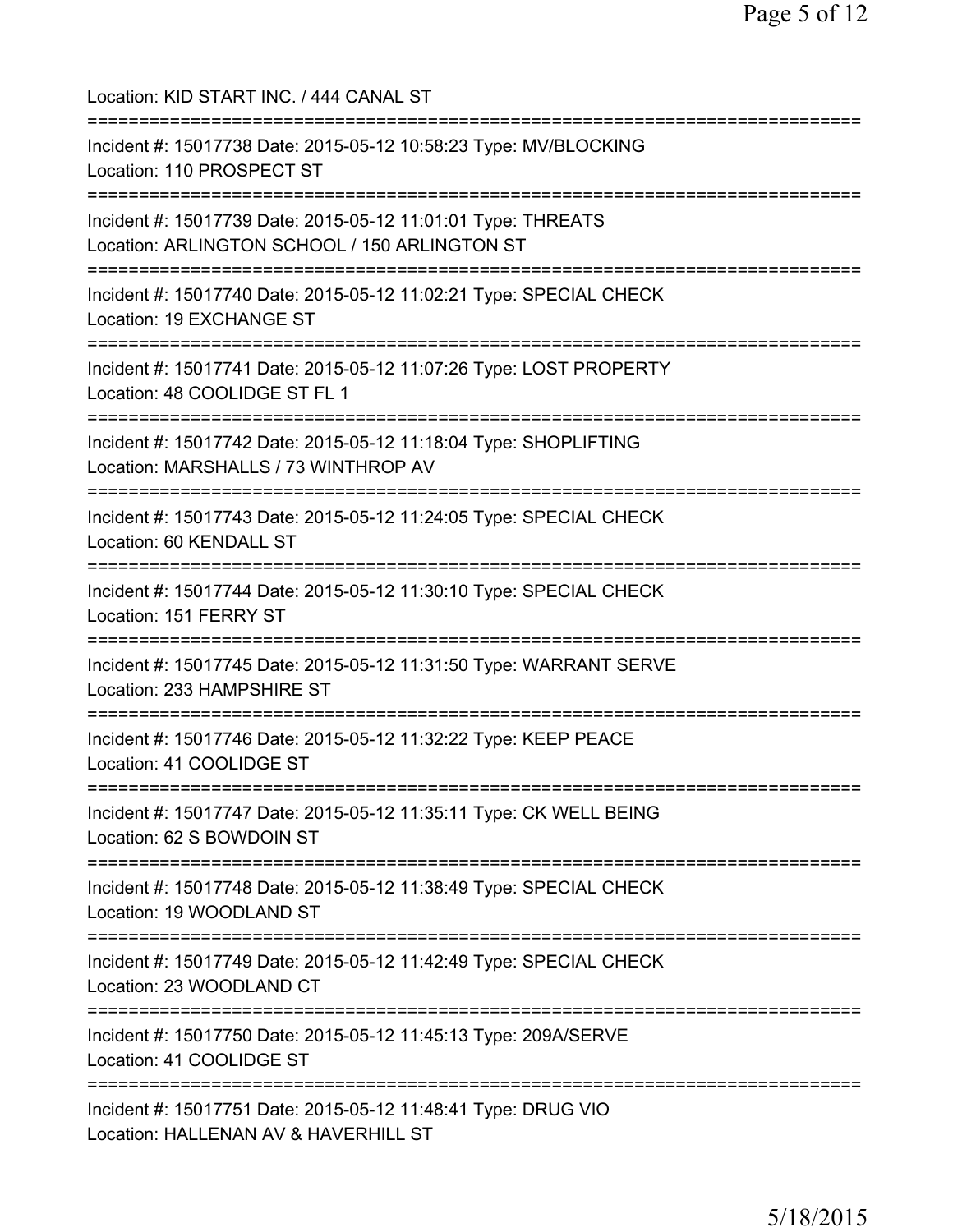| Incident #: 15017752 Date: 2015-05-12 11:54:37 Type: SUS PERS/MV<br>Location: LAWRENCE ST & PARK ST                                                      |
|----------------------------------------------------------------------------------------------------------------------------------------------------------|
| Incident #: 15017754 Date: 2015-05-12 11:56:57 Type: FRAUD<br>Location: 390 ESSEX ST                                                                     |
| Incident #: 15017753 Date: 2015-05-12 11:57:57 Type: B&E/PAST<br>Location: 23 DURANT ST                                                                  |
| Incident #: 15017755 Date: 2015-05-12 12:12:04 Type: AUTO ACC/NO PI<br>Location: 237 BROADWAY                                                            |
| ======================================<br>Incident #: 15017757 Date: 2015-05-12 12:38:39 Type: GENERAL SERV<br>Location: 463 LOWELL ST                   |
| Incident #: 15017756 Date: 2015-05-12 12:39:27 Type: SHOPLIFTING<br>Location: RITE AID PHARMACY / 365 ESSEX ST<br>====================================== |
| Incident #: 15017758 Date: 2015-05-12 12:41:29 Type: AUTO ACC/NO PI<br>Location: BERKELEY ST & FERN ST                                                   |
| Incident #: 15017759 Date: 2015-05-12 12:42:45 Type: INVESTIGATION<br>Location: 132 BAILEY ST                                                            |
| Incident #: 15017760 Date: 2015-05-12 12:43:54 Type: SUS PERS/MV<br>Location: ARROW TER & BROOK ST                                                       |
| Incident #: 15017761 Date: 2015-05-12 12:44:38 Type: M/V STOP<br>Location: S UNION ST & SALEM ST                                                         |
| Incident #: 15017762 Date: 2015-05-12 12:54:42 Type: M/V STOP<br>Location: ANDOVER ST & BLANCHARD ST                                                     |
| Incident #: 15017763 Date: 2015-05-12 12:58:13 Type: NOISE ORD<br>Location: 120 BOWDOIN ST                                                               |
| Incident #: 15017764 Date: 2015-05-12 13:04:26 Type: ALARM/BURG<br>Location: 26 DURSO AV                                                                 |
| Incident #: 15017765 Date: 2015-05-12 13:10:23 Type: RECOV/STOL/MV<br>Location: BAILEY ST & BLANCHARD ST                                                 |
|                                                                                                                                                          |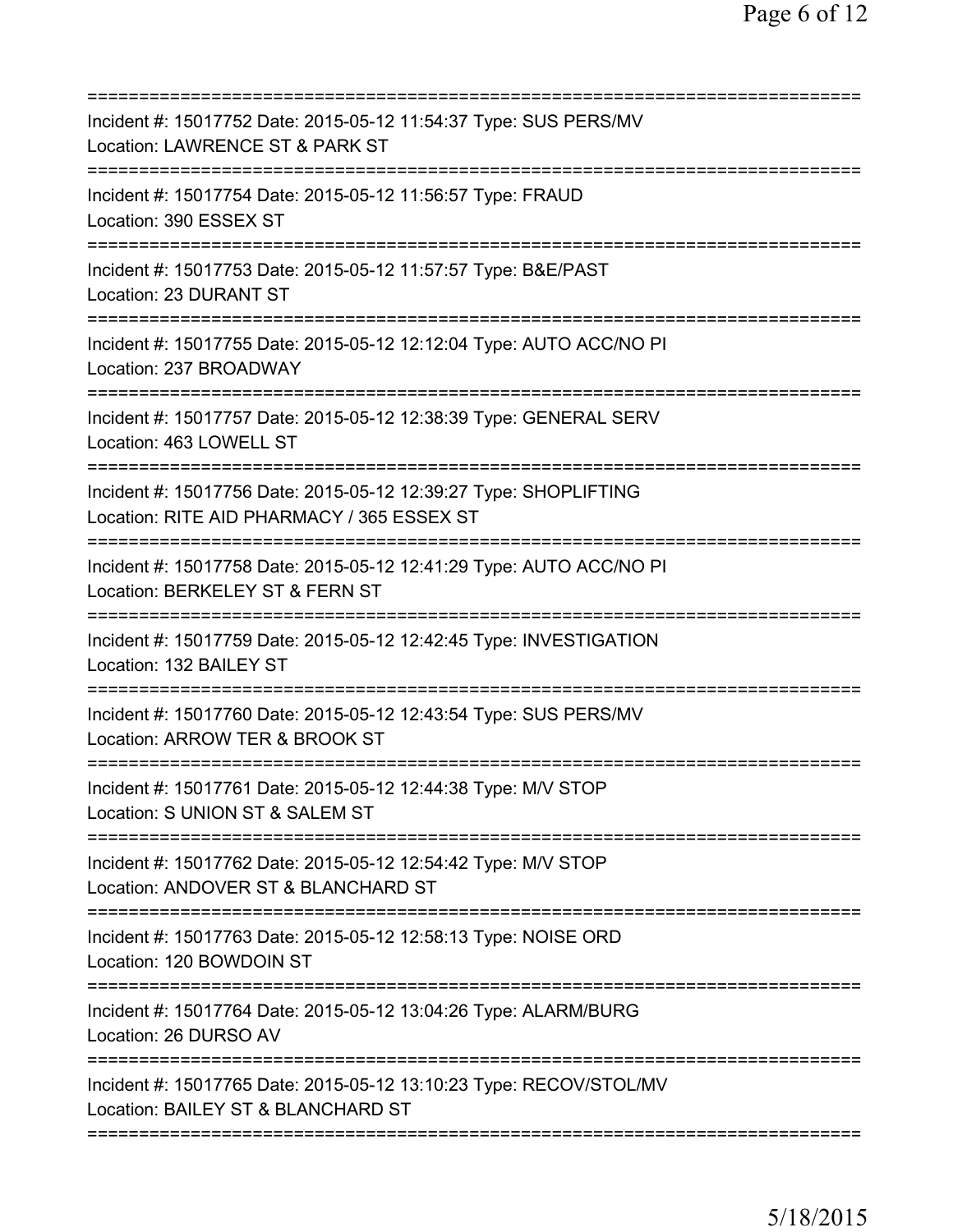| Incident #: 15017766 Date: 2015-05-12 13:29:25 Type: STOLEN PROP<br>Location: 150 ARLINGTON ST            |
|-----------------------------------------------------------------------------------------------------------|
| Incident #: 15017767 Date: 2015-05-12 13:31:10 Type: MISSING PERS<br>Location: 255 SALEM ST               |
| Incident #: 15017768 Date: 2015-05-12 13:48:13 Type: ALARMS<br>Location: BERNARD RESIDENCE / 27 FRONT ST  |
| Incident #: 15017769 Date: 2015-05-12 13:50:55 Type: SUS PERS/MV<br>Location: 46 KENDALL ST               |
| Incident #: 15017770 Date: 2015-05-12 13:58:06 Type: ALARM/BURG<br>Location: 345 HAMPSHIRE ST             |
| Incident #: 15017771 Date: 2015-05-12 14:16:08 Type: INVESTIGATION<br>Location: 55 NEWTON ST              |
| Incident #: 15017772 Date: 2015-05-12 14:19:12 Type: M/V STOP<br>Location: JACKSON ST & SUMMER ST         |
| Incident #: 15017773 Date: 2015-05-12 14:19:14 Type: NOISE ORD<br><b>Location: MAPLE ST</b>               |
| Incident #: 15017774 Date: 2015-05-12 14:21:57 Type: NOISE ORD<br>Location: 89 AVON ST                    |
| Incident #: 15017775 Date: 2015-05-12 14:25:59 Type: AUTO ACC/UNK PI<br>Location: LAWRENCE ST & WALNUT ST |
| Incident #: 15017776 Date: 2015-05-12 14:36:38 Type: AUTO ACC/PED<br>Location: BRADFORD ST & BROADWAY     |
| Incident #: 15017777 Date: 2015-05-12 14:57:13 Type: SUS PERS/MV<br>Location: 327 BROADWAY                |
| Incident #: 15017779 Date: 2015-05-12 15:14:22 Type: SUS PERS/MV<br>Location: AMESBURY ST & LOWELL ST     |
| Incident #: 15017778 Date: 2015-05-12 15:14:25 Type: VIO CITY ORD<br>Location: 29 HANCOCK ST              |
| Incident #: 15017780 Date: 2015-05-12 15:27:15 Type: SUS PERS/MV                                          |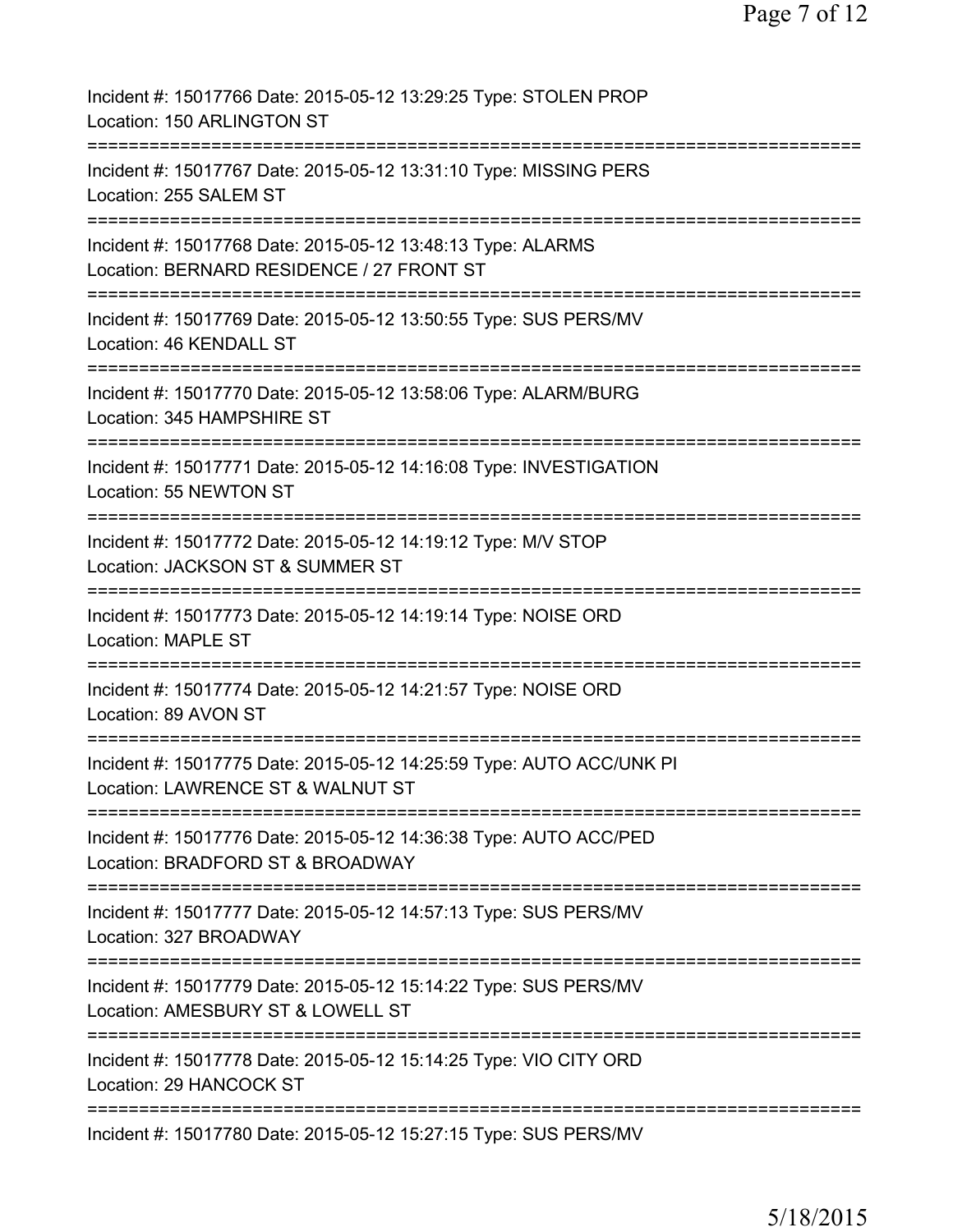Location: 72 PARK ST =========================================================================== Incident #: 15017781 Date: 2015-05-12 15:35:39 Type: SUICIDE ATTEMPT Location: 10 SUMMIT AV FL 2 =========================================================================== Incident #: 15017782 Date: 2015-05-12 15:44:24 Type: DISTURBANCE Location: 1 TREMONT ST #APT 1 =========================================================================== Incident #: 15017783 Date: 2015-05-12 16:00:57 Type: AUTO ACC/UNK PI Location: 25 MARSTON ST =========================================================================== Incident #: 15017784 Date: 2015-05-12 16:08:17 Type: ALARM/BURG Location: CLADDAUGH PUB / 399 CANAL ST =========================================================================== Incident #: 15017785 Date: 2015-05-12 16:11:31 Type: LIC PLATE STO Location: 2 LEXINGTON ST =========================================================================== Incident #: 15017786 Date: 2015-05-12 16:49:50 Type: TOW OF M/V Location: 136 WALNUT ST =========================================================================== Incident #: 15017789 Date: 2015-05-12 16:58:18 Type: THREATS Location: 161 BERKELEY ST =========================================================================== Incident #: 15017787 Date: 2015-05-12 17:00:59 Type: MAN DOWN Location: 84 MARGIN ST =========================================================================== Incident #: 15017788 Date: 2015-05-12 17:02:06 Type: DISABLED MV Location: CENTRAL BRIDGE =========================================================================== Incident #: 15017790 Date: 2015-05-12 17:10:33 Type: THREATS Location: 81 TREMONT ST =========================================================================== Incident #: 15017791 Date: 2015-05-12 17:17:44 Type: UNWANTEDGUEST Location: 4 HILLSIDE AV =========================================================================== Incident #: 15017792 Date: 2015-05-12 17:26:32 Type: MISSING PERS Location: LAHEY SCHOOL / 100 ERVING AV =========================================================================== Incident #: 15017794 Date: 2015-05-12 17:39:59 Type: KEEP PEACE Location: 41 COOLIDGE ST =========================================================================== Incident #: 15017793 Date: 2015-05-12 17:40:19 Type: SUS PERS/MV Location: 102 CHESTER ST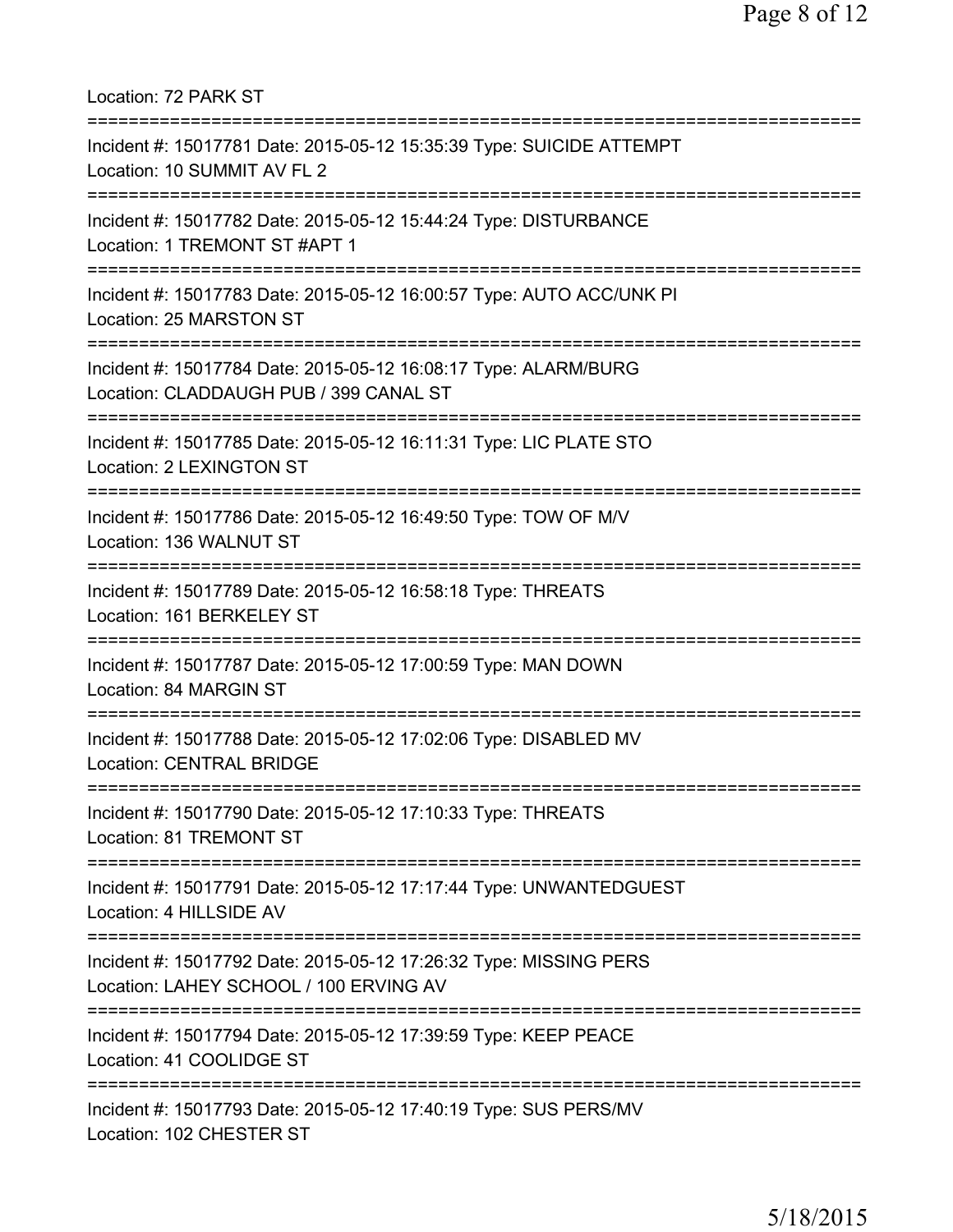| Incident #: 15017795 Date: 2015-05-12 17:48:44 Type: M/V STOP<br>Location: AMES ST & HAVERHILL ST                 |
|-------------------------------------------------------------------------------------------------------------------|
| Incident #: 15017796 Date: 2015-05-12 18:04:12 Type: AUTO ACC/NO PI<br>Location: 412 MERRIMACK ST                 |
| Incident #: 15017797 Date: 2015-05-12 18:14:28 Type: ALARM/BURG<br>Location: BROADIE INCORPORATED / 10 BALLARD RD |
| Incident #: 15017798 Date: 2015-05-12 18:16:04 Type: A&B D/W PAST<br>Location: BERKELEY ST & E HAVERHILL ST       |
| Incident #: 15017799 Date: 2015-05-12 18:18:26 Type: SUS PERS/MV<br>Location: 38 OHIO AV                          |
| Incident #: 15017800 Date: 2015-05-12 18:23:05 Type: M/V STOP<br>Location: JACKSON ST & OAK ST                    |
| Incident #: 15017801 Date: 2015-05-12 18:42:58 Type: SUS PERS/MV<br>Location: BUNKERHILL ST & LAWRENCE ST         |
| Incident #: 15017802 Date: 2015-05-12 18:45:34 Type: INVEST CONT<br>Location: 23 THORNDIKE ST<br>===============  |
| Incident #: 15017803 Date: 2015-05-12 18:50:43 Type: A&B PAST<br>Location: JACKSON ST & MONTGOMERY ST             |
| Incident #: 15017804 Date: 2015-05-12 18:52:03 Type: M/V STOP<br>Location: BROADWAY & WATER ST                    |
| Incident #: 15017805 Date: 2015-05-12 18:52:50 Type: M/V STOP<br>Location: 186 OSGOOD ST                          |
| Incident #: 15017806 Date: 2015-05-12 19:02:34 Type: M/V STOP<br>Location: MARKET ST & PROSPECT WY                |
| Incident #: 15017807 Date: 2015-05-12 19:13:58 Type: KEEP PEACE<br>Location: 56 SPRINGFIELD ST                    |
| Incident #: 15017808 Date: 2015-05-12 19:18:58 Type: MAN DOWN<br>Location: MILFORD ST & UNION ST                  |
|                                                                                                                   |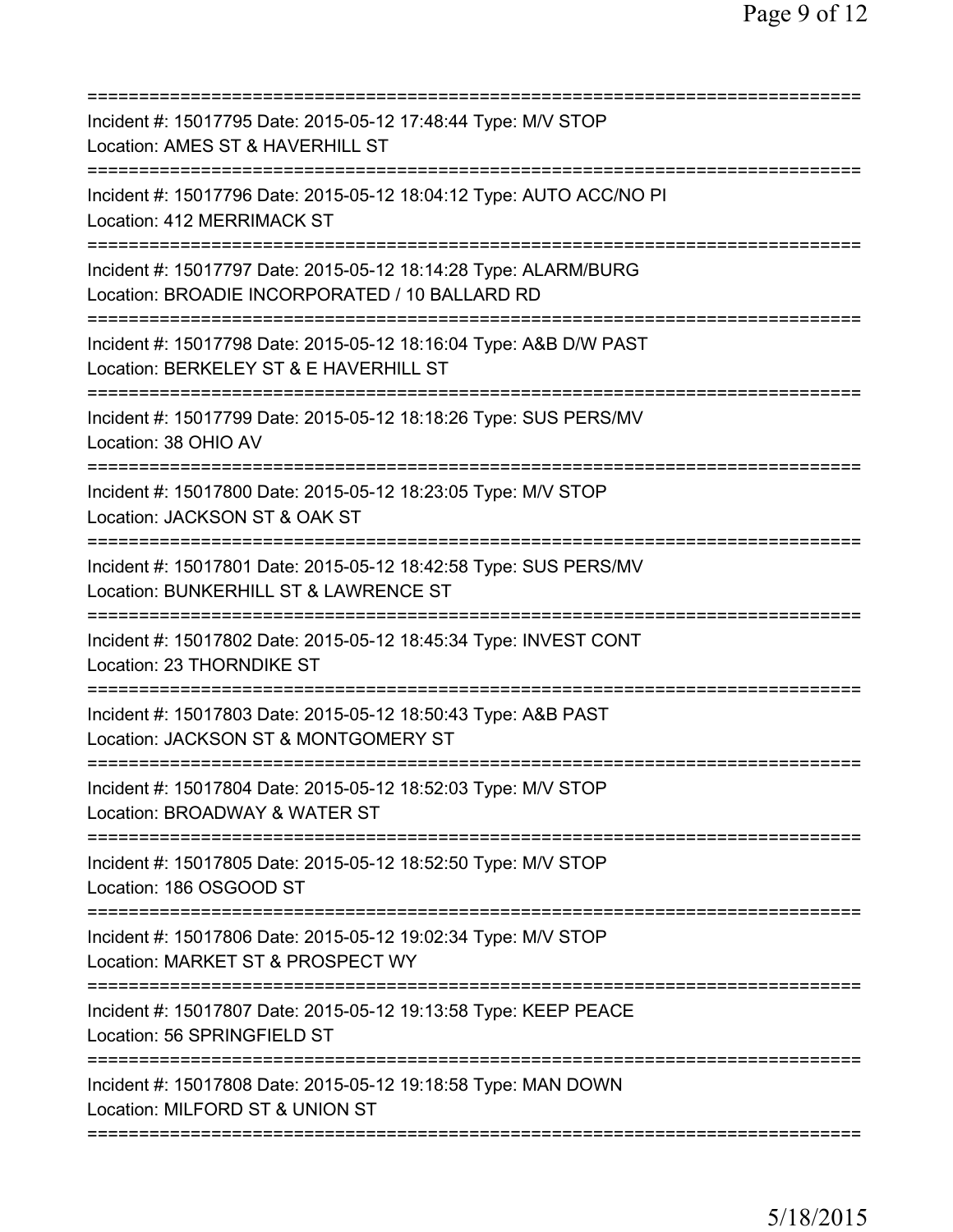| Incident #: 15017809 Date: 2015-05-12 19:26:12 Type: SHOTS FIRED<br>Location: 94 ANDOVER ST                                 |
|-----------------------------------------------------------------------------------------------------------------------------|
| Incident #: 15017810 Date: 2015-05-12 19:27:05 Type: MAN DOWN<br>Location: 23 MILFORD ST                                    |
| Incident #: 15017811 Date: 2015-05-12 19:31:40 Type: RECOV/STOL/MV<br>Location: 145 BAILEY ST                               |
| Incident #: 15017812 Date: 2015-05-12 19:41:24 Type: M/V STOP<br>Location: 265 ESSEX ST                                     |
| Incident #: 15017813 Date: 2015-05-12 19:48:06 Type: SUS PERS/MV<br>Location: BERNARD AV & SAVOIE AV                        |
| =========================<br>Incident #: 15017814 Date: 2015-05-12 19:54:35 Type: SUS PERS/MV<br>Location: 37 BROOKFIELD ST |
| ----------<br>Incident #: 15017815 Date: 2015-05-12 20:26:14 Type: NOISE ORD<br>Location: DAIRY QUEEN / 190 S UNION ST      |
| Incident #: 15017816 Date: 2015-05-12 20:37:17 Type: NOISE ORD<br>Location: BROOKFIELD ST & INMAN ST                        |
| Incident #: 15017817 Date: 2015-05-12 20:38:00 Type: DRUG VIO<br>Location: 4 TOWER HILL ST                                  |
| Incident #: 15017818 Date: 2015-05-12 20:38:54 Type: DISTURBANCE<br>Location: 18 EVERETT ST                                 |
| Incident #: 15017819 Date: 2015-05-12 20:40:37 Type: SUS PERS/MV<br>Location: 25-27 EUTAW ST                                |
| Incident #: 15017820 Date: 2015-05-12 20:41:12 Type: DK (DRUNK)<br>Location: MINGOS BARBER SHOP / null                      |
| Incident #: 15017821 Date: 2015-05-12 20:42:21 Type: DOMESTIC/PAST<br>Location: 16 SPRINGFIELD ST FL 2ND                    |
| Incident #: 15017822 Date: 2015-05-12 20:49:30 Type: NOISE ORD<br>Location: 853 ESSEX ST                                    |
| Incident #: 15017823 Date: 2015-05-12 21:02:00 Type: DISTURBANCE                                                            |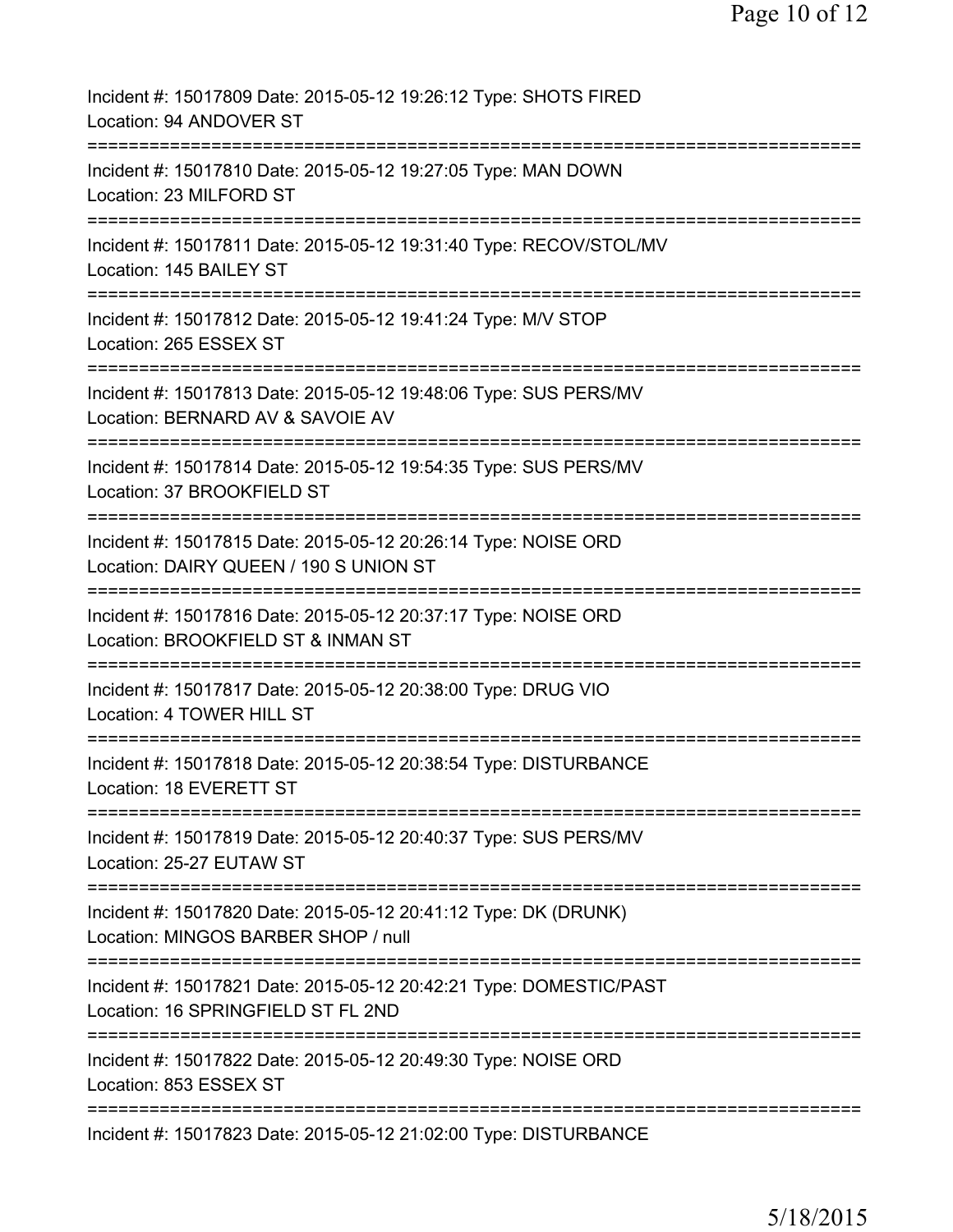| Location: 357 HOWARD ST                                                                                                                                    |
|------------------------------------------------------------------------------------------------------------------------------------------------------------|
| Incident #: 15017824 Date: 2015-05-12 21:05:09 Type: SUS PERS/MV<br>Location: 218 BRUCE ST                                                                 |
| Incident #: 15017825 Date: 2015-05-12 21:32:09 Type: M/V STOP<br>Location: BRADFORD ST & HAMPSHIRE ST<br>.===================================              |
| Incident #: 15017826 Date: 2015-05-12 21:35:50 Type: SUS PERS/MV<br>Location: JACKSON ST & LOGAN ST<br>--------------------------                          |
| Incident #: 15017827 Date: 2015-05-12 21:37:31 Type: ALARM/BURG<br>Location: RESD; ZOILA GOMEZ9786861047 / 269 CYPRESS AV<br>============================= |
| Incident #: 15017828 Date: 2015-05-12 22:01:01 Type: DOMESTIC/PROG<br>Location: 316 ESSEX ST FL 1ST                                                        |
| Incident #: 15017829 Date: 2015-05-12 22:06:31 Type: M/V STOP<br>Location: CAMBRIDGE ST & WINTHROP AV                                                      |
| Incident #: 15017830 Date: 2015-05-12 22:14:16 Type: NOISE ORD<br>Location: 23 SUMMER ST                                                                   |
| Incident #: 15017831 Date: 2015-05-12 22:15:00 Type: M/V STOP<br>Location: ANDOVER ST & BLANCHARD ST                                                       |
| Incident #: 15017832 Date: 2015-05-12 22:15:10 Type: DISTURBANCE<br>Location: 192 ARLINGTON ST                                                             |
| Incident #: 15017833 Date: 2015-05-12 22:39:49 Type: MISSING PERS<br>Location: 18 CORNISH ST                                                               |
| Incident #: 15017834 Date: 2015-05-12 23:18:36 Type: MV/BLOCKING<br>Location: 45 PHILLIPS ST                                                               |
| ;===================================<br>Incident #: 15017835 Date: 2015-05-12 23:24:54 Type: ALARM/BURG<br>Location: 610 ANDOVER ST                        |
| ===================<br>Incident #: 15017836 Date: 2015-05-12 23:41:03 Type: SUS PERS/MV<br>Location: 29 BOSTON ST                                          |
|                                                                                                                                                            |

456 record(s)